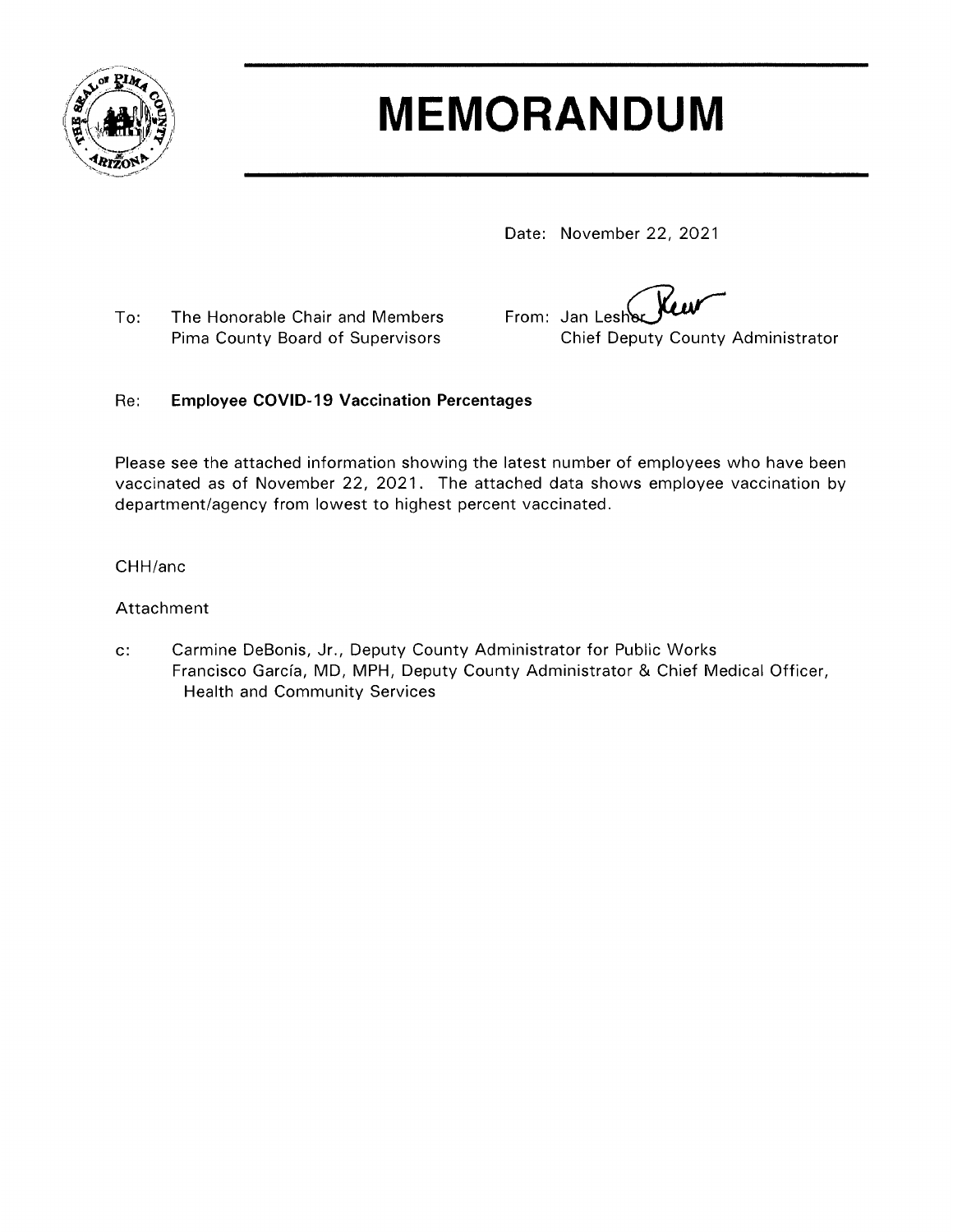# **I'm Vaccinated Employee Percentages As of 11-22-21**

| <b>Department Name</b>                    | <b>Active</b><br>Vaccinated<br><b>Employees</b> | <b>Active</b><br><b>Employees</b> | <b>Active</b><br><b>Vaccinated</b><br><b>Employees</b><br>Percentage |
|-------------------------------------------|-------------------------------------------------|-----------------------------------|----------------------------------------------------------------------|
| Sheriff                                   | 878                                             | 1340                              | 66                                                                   |
|                                           | 18                                              | 25                                |                                                                      |
| Treasurer                                 |                                                 |                                   | 72                                                                   |
| Constables                                | 10                                              | 13                                | 77                                                                   |
| Natural Resources, Parks & Recreation     | 192                                             | 247                               | 78                                                                   |
| Procurement                               | 22                                              | 28                                | 79                                                                   |
| Transportation                            | 138                                             | 173                               | 80                                                                   |
| Juvenile Court                            | 241                                             | 292                               | 83                                                                   |
| Wireless Integrated Network               | 10                                              | 12                                | 83                                                                   |
| Clerk of the Superior Court               | 144                                             | 171                               | 84                                                                   |
| Stadium District-Kino Sports Complex      | 77                                              | 90                                | 86                                                                   |
| Economic Development & Tourism            | 12                                              | 14                                | 86                                                                   |
| <b>Fleet Services</b>                     | 38                                              | 44                                | 86                                                                   |
| Recorder                                  | 34                                              | 39                                | 87                                                                   |
| Pima Animal Care                          | 97                                              | 111                               | 87                                                                   |
| County Free Library                       | 418                                             | 478                               | 87                                                                   |
| Justice Court Green Valley                | 7                                               | 8                                 | 88                                                                   |
| <b>Superior Court</b>                     | 561                                             | 636                               | 88                                                                   |
| <b>Grants Management &amp; Innovation</b> | 45                                              | 51                                | 88                                                                   |
| <b>Justice Courts Tucson</b>              | 79                                              | 89                                | 89                                                                   |
| <b>Facilities Management</b>              | 144                                             | 162                               | 89                                                                   |
| Community & Workforce Development         | 107                                             | 120                               | 89                                                                   |
| Analytics and Data Governance             | 17                                              | 19                                | 89                                                                   |
| Regional Wastewater Reclamation           | 334                                             | 372                               | 90                                                                   |
| <b>Real Property Services</b>             | 9                                               | 10                                | 90                                                                   |
| <b>Information Technology</b>             | 171                                             | 188                               | 91                                                                   |
| Finance & Risk Management                 | 114                                             | 125                               | 91                                                                   |
| Health                                    | 300                                             | 328                               | 91                                                                   |
| County Attorney                           | 291                                             | 318                               | 92                                                                   |
| Regional Flood Control District           | 46                                              | 50                                | 92                                                                   |
| Assessor                                  | 95                                              | 103                               | 92                                                                   |
| County Administrator                      | 15                                              | 16                                | 94                                                                   |
| <b>Environmental Quality</b>              | 30                                              | 32                                | 94                                                                   |